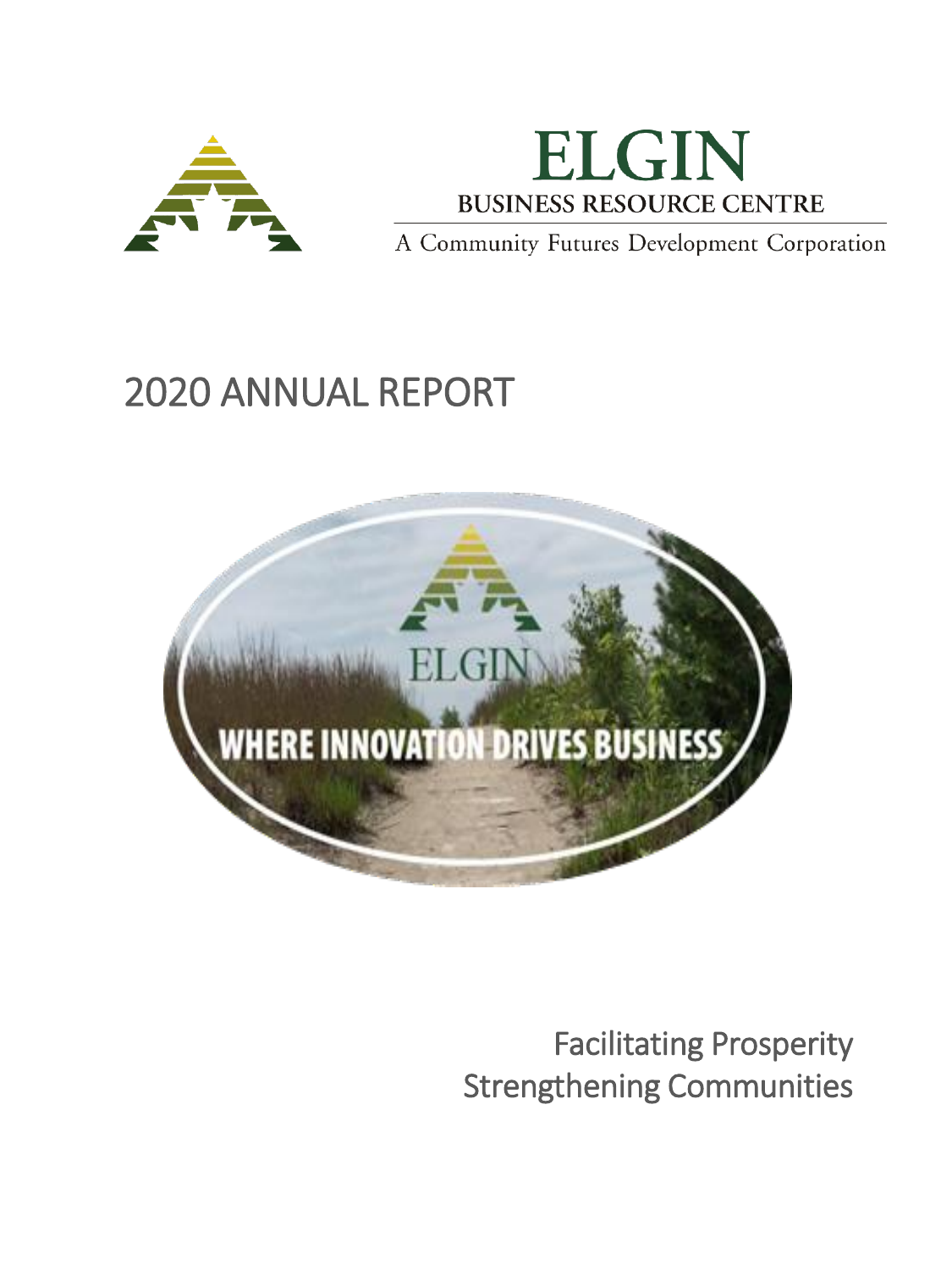## **2019/20 EBRC BOARD OF DIRECTORS**

Warren Silverthorn (President) Phil Mauer (Past President) Hetty Teuber (Vice President) Scott Birkby (Treasurer) Bob Ashcroft (Secretary) John Gurr Helen Haddow Jim Hunter Rob Quai Karyn Silliker Mike Streib Jessica Goodall (Youth) Lisa Johnston (Youth)

### **2019/20 EBRC STAFF**

Kevin Jackson (General Manager)

Janice Henwood (Assistant General Manager)

Lisa King (Accounting/Reporting Advisor)

Glenn Thorel (Business Advisor)

Cindy Hertwig (Business Advisor)

Mark Masseo (Business Advisor)

Jeff Sheridan (Business Advisor)

Rebecca Clarke (Marketing & Workshop Facilitator)

Blair Lyons (Custodian)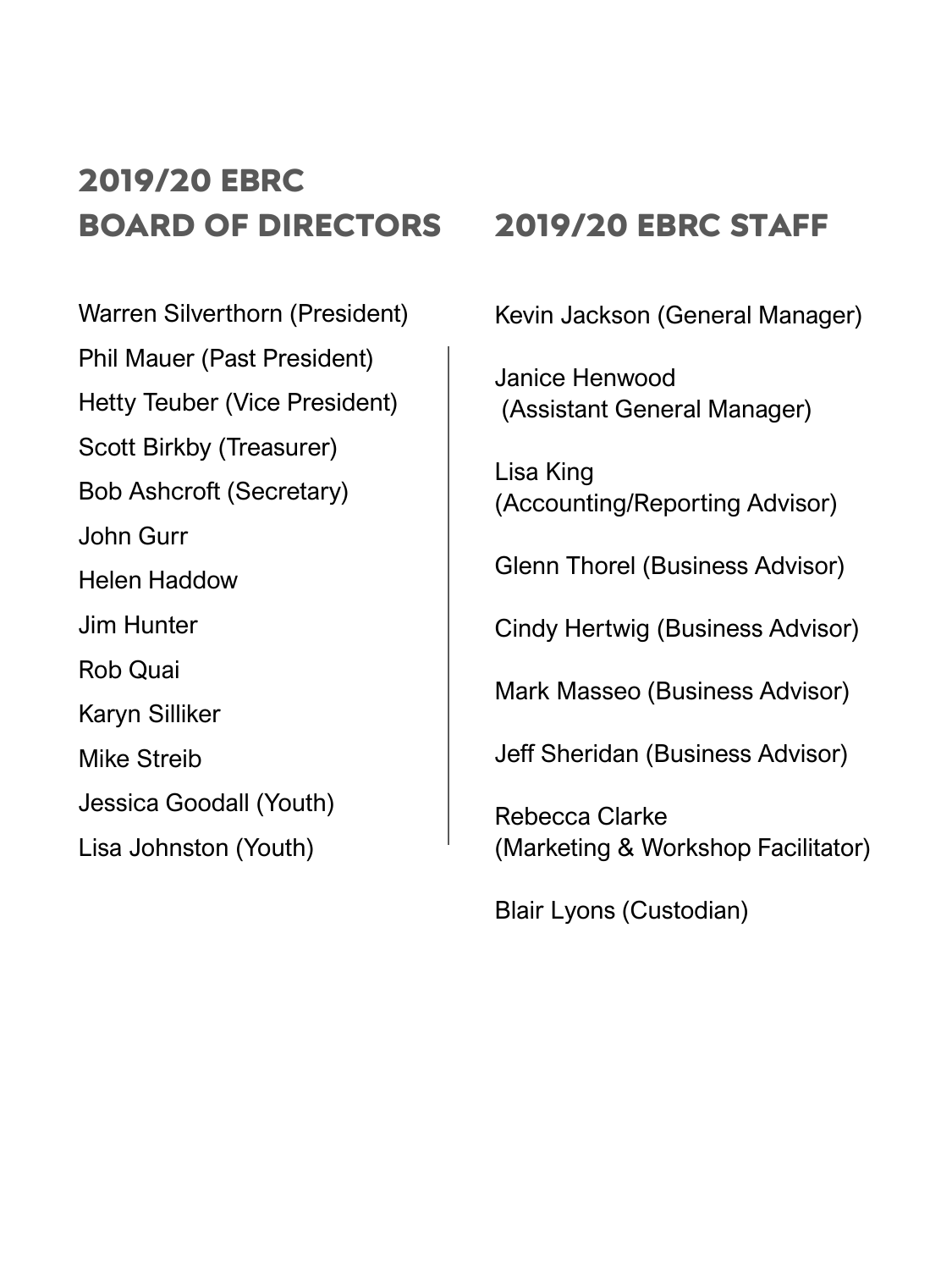

### **PRESIDENT'S MESSAGE**

Welcome to the EBRC Annual General Meeting. As I prepare this message and take time to reflect on my experiences as a long-time Board member, I realize what a special organization this is. It's not just because we rock and that, year after year, we effectively promote economic development in our community.

The Elgin Business Resource Centre is exceptional because of its sense of team. Our shared commitment to strengthen our community creates a strong connection between staff, the General Manager and Directors of the Board, which results in an atmosphere where anything is possible. Thank you to all Directors and staff for your outstanding dedication.

There were many successes to be proud of in this past year. Some examples include:

• Self Employment Training Program (SET). We initiated a new series of training programs to serve new and existing businesses. For the first time ever, we delivered a SET program to the Oneida First Nations.

• We re-branded our business plan competition and The Pitch 2019 was expanded to include applicants from St. Thomas.

• We are increasing our online presence, thereby sharing our message with a wider base.

• We celebrated International Women's Day again this year at the Public Art Centre with featured guest speaker Reta Ismail of CTV News London. Reta delivered an inspirational speech, describing the many large obstacles she overcame on the way to her present-day success.

Looking ahead to the next year… like everyone else, we will be responding to the COVID-19 pandemic that swept the globe. Under General Manager Kevin Jackson's adept leadership, we responded swiftly to keep our staff safe. Our office was closed to the public on March 17th. I am grateful to the entire office team who quickly adapted to accommodate the new reality. The organization continues to run smoothly and efficiently, meeting and counselling our clients virtually.

Our focus continues to be on helping small business. In response to the financial hardships caused by the pandemic, we suspended loan and interest payments for three months for our loan clients. I am happy to report that we are responsible to distribute funding provided by the federal Regional Relief and Recovery Fund (RRRF). We have already helped several local struggling businesses.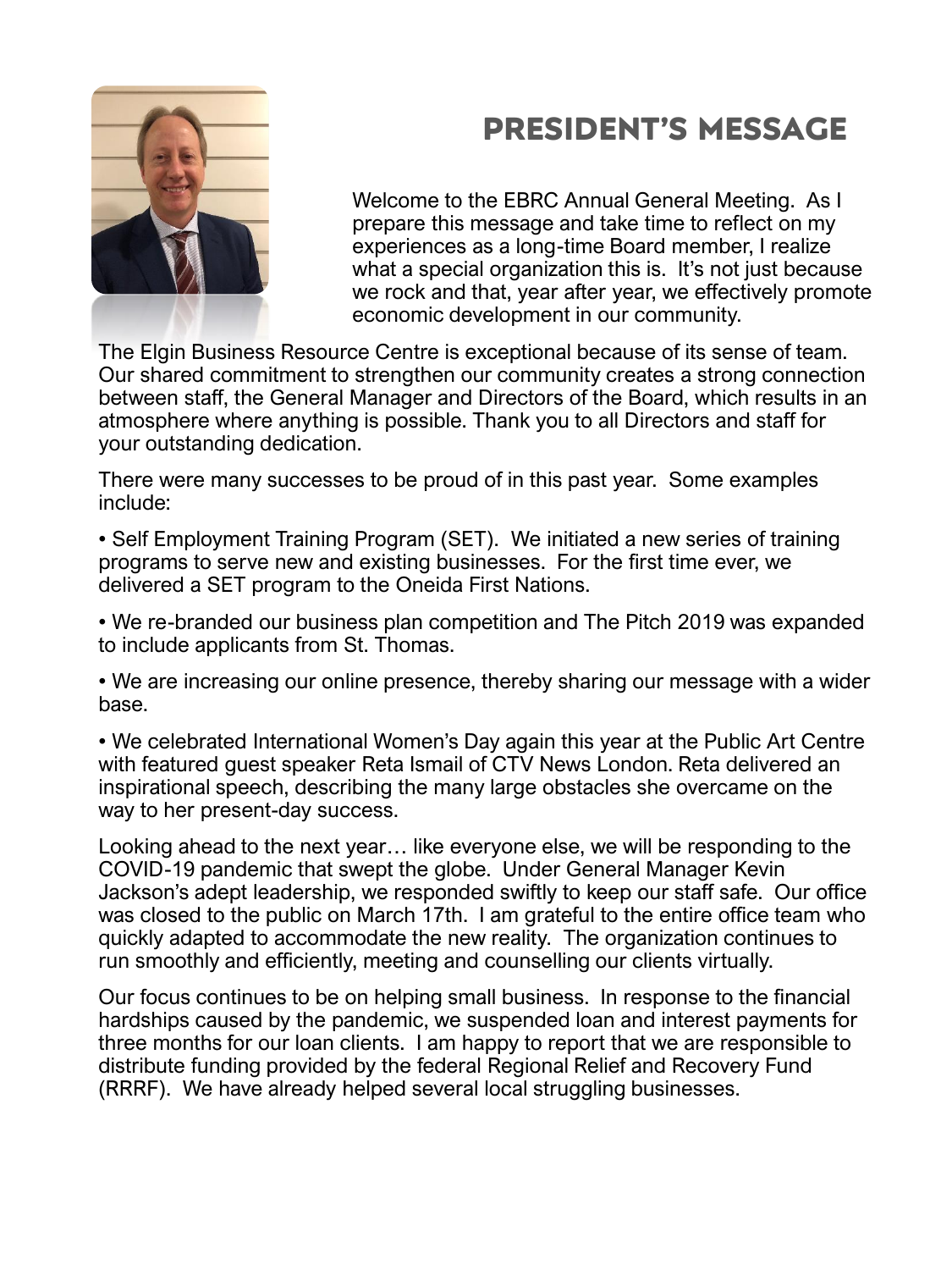### **President's Message (continued)**

The pandemic has created a new challenge that will dominate the coming months and I am confident that EBRC will be instrumental in helping our community not only weather these difficult times, but also find the silver lining in new opportunities that will emerge.

I'd like to close by thanking our two retiring Directors for their outstanding commitment and contributions to the Elgin Business Resource Centre. Both Helen Haddow and Mike Streib served as President and were exceptional leaders. In particular, I appreciate Mike's thought-provoking questions that helped us to fully evaluate proposals. Over the years Helen shared her insight into financial matters, allowing us to make better decisions. The expertise provided by Helen and Mike has been invaluable to the work we do at EBRC.

Thank you all for your interest in the Elgin Business Resource Centre and our community.

Sincerely,

Warren Silverthorn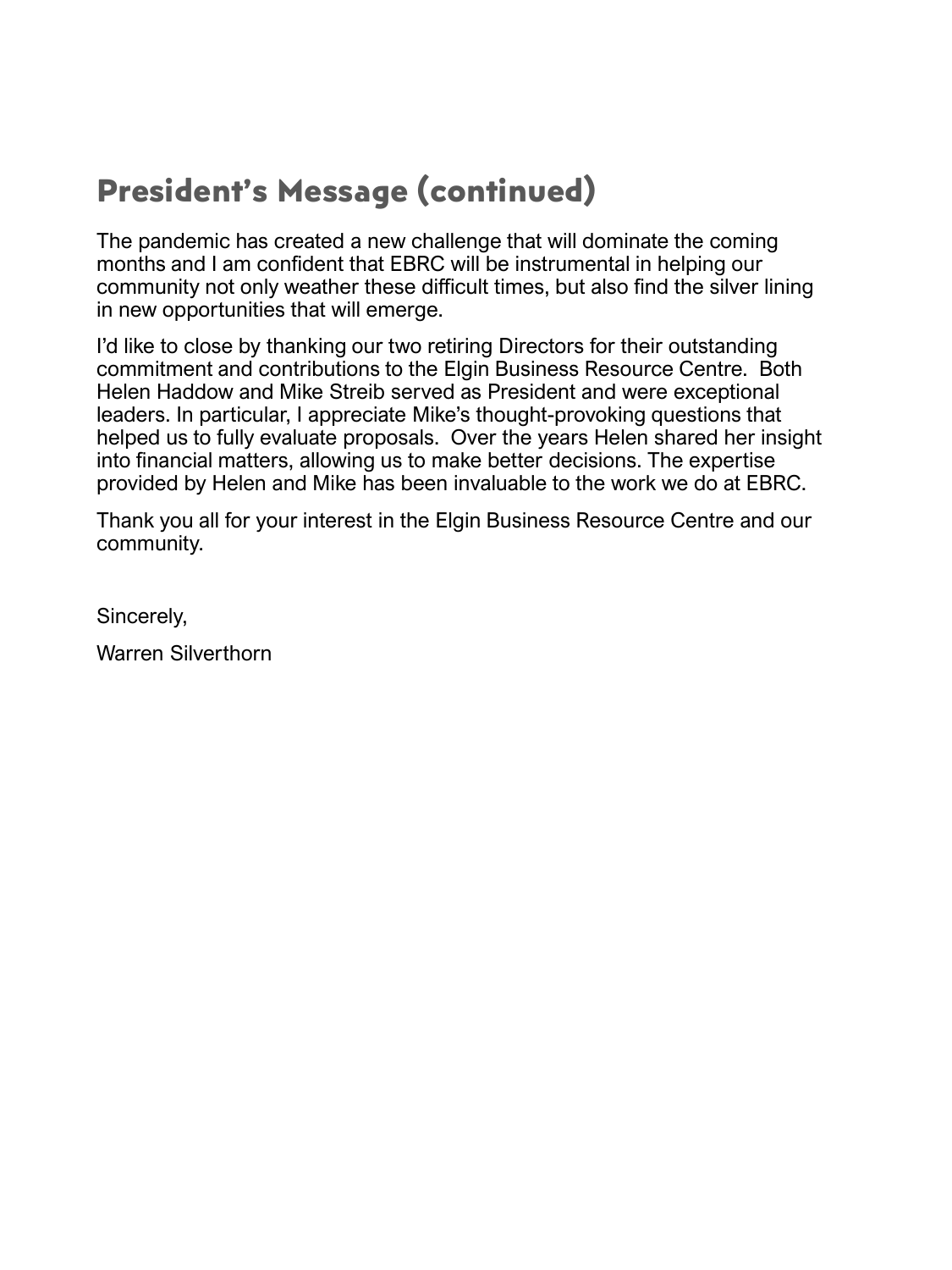

### **GENERAL MANAGER'S REPORT**

The Elgin Community Futures Development Corporation operating as the Elgin Business Resource Centre is proud to celebrate another very successful year and looks forward to a challenging but exceptional 2020/21. EBRC continues to be well respected in the CFDC community and remains a "best practices" CFDC.

All program goals and measurables were met or surpassed this past fiscal year. Our key performance indicator (KPI) targets show a very successful 2019/20. This is a direct reflection of a strong staff and an exceptional Board of Directors.

Our fifth annual Biz Pitch (formerly known as Enterprise Elgin Business Plan Competition) was the most successful ever. This year we expanded to include participation of St Thomas businesses. This and a new venue for our "Dragon's Den" finale (the St Thomas Elgin Public Art Centre) helped provide the impetus to surpass the previous four successful years. The competition level was very impressive. Unfortunately, due to the Covid pandemic we will not be able to hold a Biz Pitch this year. We fully expect to come back with something even more special in 2021/22.

Our annual celebration of International Women's Day was the last successful event held prior to the Covid shut down. Guest speaker Reta Ismail provided a fantastic inspirational presentation to compliment another splendid event. Attendance was high, and the reviews were again very positive.

Our first year of the REDi program was extremely successful. Our offices in Port Stanley and Aylmer maintained important contact and exposure throughout the entire County of Elgin. Our KPIs in the region continue to be very impressive in the first year of this new Regional Economic Development program.

Our successes at EBRC are many, far too many to mention them all here. However, I would like to acknowledge all of our community partners, government partners, associations and the entire business community of Elgin County in helping us to achieve these fantastic results.

As General Manager, I can assure you that even though the next year will be unusual and challenging due to the pandemic crisis, I genuinely look forward to continuing to work with this terrific Board of Directors and awesome staff to generate new ideas, facilitate our core programs and grow sustainable business in all of Elgin County. The future of Elgin County, although somewhat uncertain at this point, is still very promising. I think economic growth will flourish as we recover from this crisis. I am honoured and very excited to continue to serve as the General Manager of this incredible organization.

Thank you,

Kevin Jackson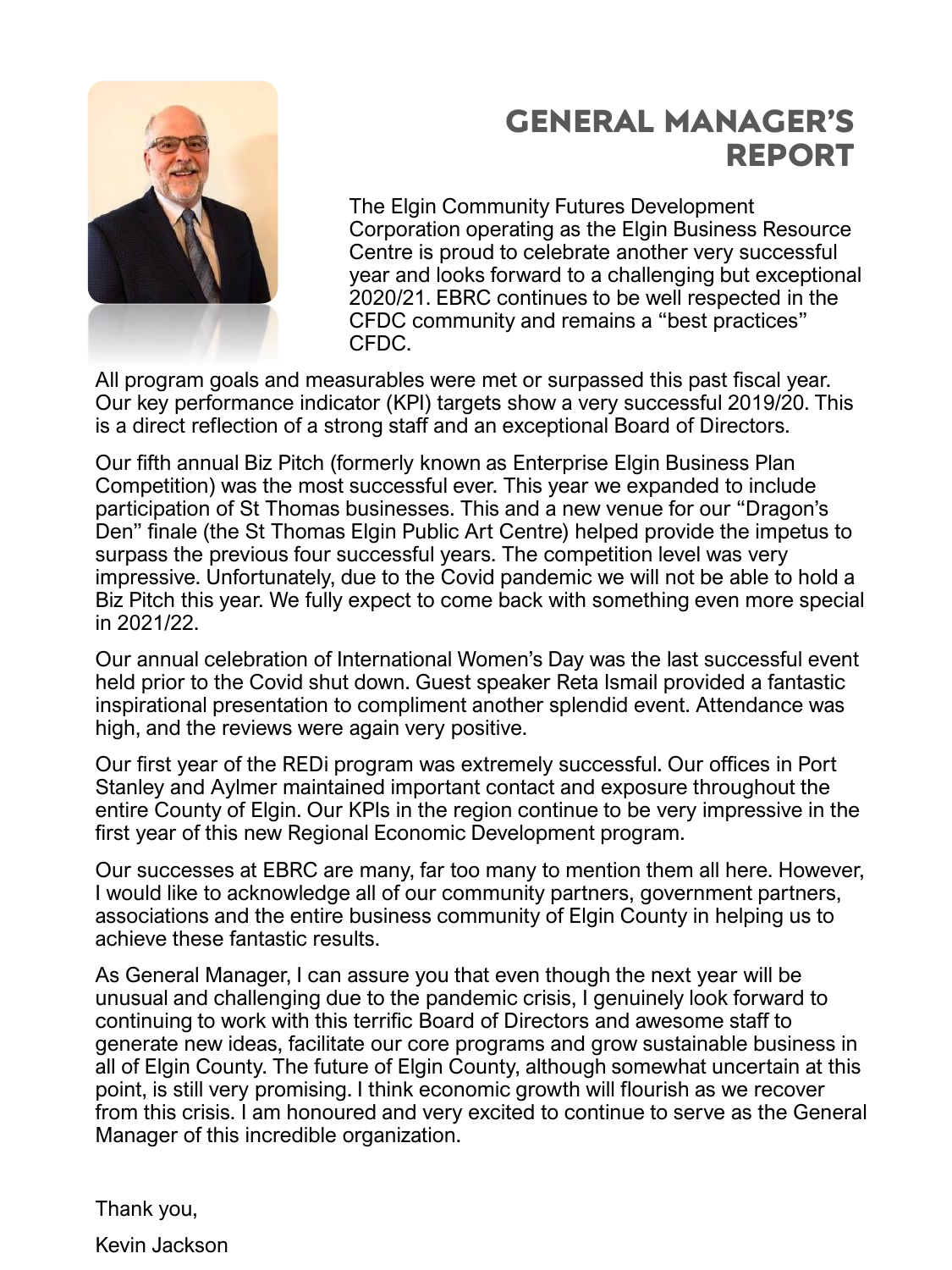# **2019/2020 EBRC HIGHLIGHTS**

#### **EBRC LAUNCHES REDi (Rural Economic Development Initiative) program**

EBRC is dedicated to understanding the economic needs of rural business and to providing business services to all areas of Elgin County. In response to a loss of funding from the County of Elgin in early 2019, EBRC created the REDi program as a way for all of Elgin County to access business services and for EBRC to maintain relationships with community partners throughout Elgin County. The REDi program launched in April 2019 with the opening of two new office spaces in the downtowns of Port Stanley and Aylmer. The relationships that our Business Advisors have developed in our rural communities are strong, and EBRC is well respected for its commitment to rural economic development. This past year, Mark Masseo has been working closely with Southwold and West Elgin Municipal Economic Development Committees to re-establish connections in their business communities. Mark is also a co-founder of Port Stanley Experience, a committee that aims to improve the Port Stanley business experience. Members include EBRC, PS Festival Theatre, PS BIA, County Economic Dev, Fanshawe College, Employment Services Elgin and private PS individual businesses.

Throughout COVID-19 restrictions, we continue to support our business communities by phone and online.

#### **FARM TO TABLE HORTON MARKET DOLLAR PROJECT**

The Farm to Table Market Dollars project was an EBRC initiative to get more fresh, local produce out to our community and to promote Horton Farmer's Market vendors. Without hesitation, local companies Dowler Karn, Forest City Castings and Gorman Rupp stepped up to sponsor the pilot, contributing funds to a total of \$5,000 in this first year. From May through September 2019, the St. Thomas Foodbank distributed one thousand \$5 coupons to be spent at the Horton Farmer's Market. By season's end, nearly one-third of the coupons had been redeemed at the Market, a tremendous success for a first and unpublished attempt. What started as a simple idea attracted corporate sponsors, community collaboration and caught the attention of our Southwestern Public Health Unit, asking us how they could support the program.

Due to the ongoing impact of the COVID-19 pandemic, including the uncertainty of the Horton Farmer's Market 2020 operating season, plans for a second year of the Market Dollars project have been put on hold. With a commitment to our community's needs and with the full support of our three local sponsors, in April 2020, EBRC donated the remaining project funds equally between the St. Thomas Foodbank and Inn Out of the Cold (approximately \$1500. each).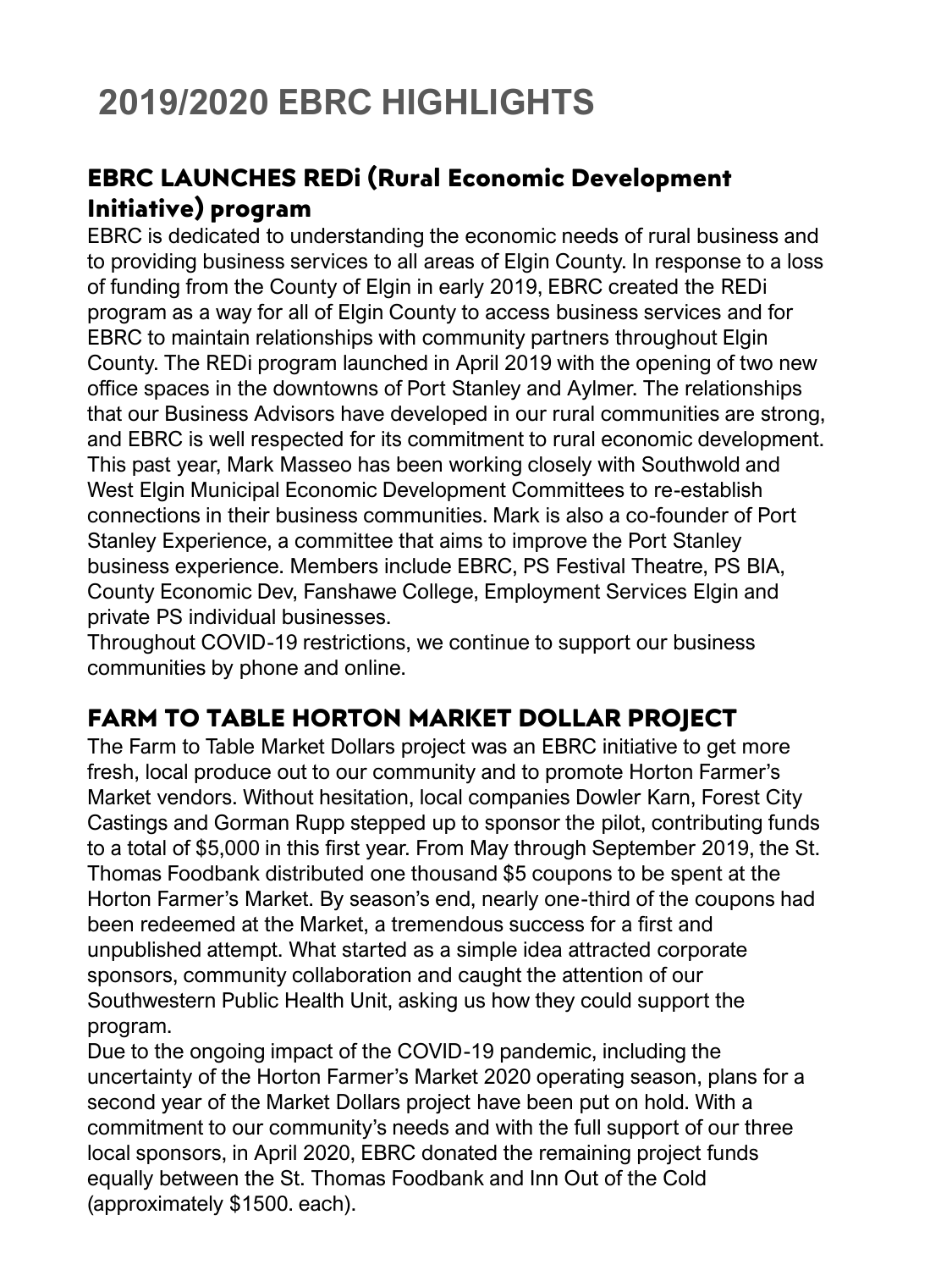#### **SELF EMPLOYMENT TRAINING**

EBRC ran six Self-Employment Training (SET) workshop series over this past fiscal year, as well as a pilot of a new workshop format. Separating out business concept and validation, the new interactive Business Development Series was designed to serve entrepreneurs already in business as well as new startups, and received positive feedback from participants.

New this year, Oneida First Nations Economic Development approached EBRC about contracting employment training. Forging a new partnership, EBRC delivered its SET program to the Oneida First Nations community in February 2020. Just as our counselling activities have moved to a virtual format, so too will our workshops and training. Stay tuned for upcoming online opportunities as we assess the needs of our business community and develop programming.

#### **THE PITCH – EBRC BUSINESS PLAN 2019 COMPETITION**

In 2019, EBRC remodelled its business plan competition, including a new name. For the previous four years, the Enterprise Elgin Business Plan Competition had been exclusive to County applicants only. New this year, the Pitch 2019 opened to applicants from all of Elgin County, including the City of St. Thomas. The competition maintained its very popular dragon's den judging of finalists, as well as an amazing prize package offered up by generous local sponsors. Maria Fiallos Castillo of Streamliners Espresso Bar was selected as winner of the Pitch 2019 at its Grand Finale at the St. Thomas Public Arts Centre on November 20th. Also new this year, a second prize of \$1k cash was awarded to a county business, courtesy of County of Elgin. Winner of the County prize was Jade Rogers of Timbernook Elgin. Thank you to our many amazing sponsors who have supported this great event since the beginning. In only five years, this event has become one of EBRC's anticipated signature events and continues to gather momentum. Due to the impact of COVID-19, the Pitch will not be held in 2020. Look for us again

in 2021. We can't wait!

#### **INTERNATIONAL WOMEN'S DAY CELEBRATION**

Another of EBRC's annual signature events is our International Women's Day Celebration. Held for a second year in the beautiful St. Thomas Elgin Public Arts Centre on March 9, this year's event was another sold out success with guest speaker Rita Ismail of CTV News London.

#### **ELGIN BUSINESS WOMEN'S NETWORK (EBWN) MOVES IN**

When a premium office space became available in our Innovation Centre for Entrepreneurs (ICE) incubator last Spring, EBRC saw an opportunity in its ongoing initiative to promote women in business. We reached out to EBWN, and in June 2019, the EBWN hosted an Open House, showcasing their new professional space in ICE. We are so happy to collaborate with this great organization supporting women in business.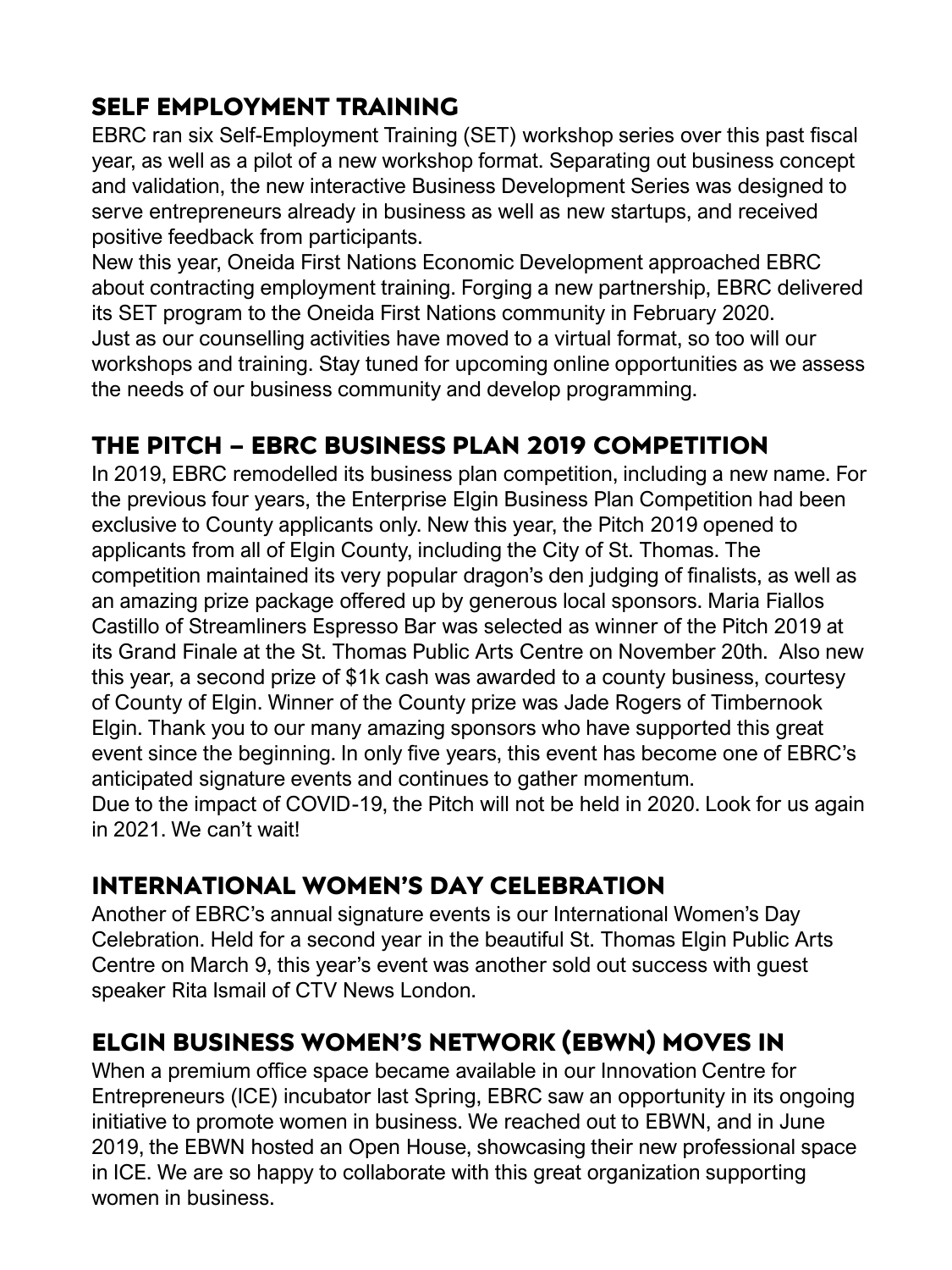#### **EBRC STEPS UP ITS ONLINE PRESENCE**

The more people who know about us, the more businesses we can help. The more people who know about our local businesses, the more successful our communities will be. With that in mind, EBRC has made marketing ourselves and our clients a priority. Within the last few years, we have created a new and clean website, updated our newsletter format, worked with our Western Ontario Community Futures organization to share local client success stories, and facilitated numerous workshops related to online marketing. All this in addition to the many clients we continue to counsel on this topic. Together with other regional Community Futures offices, we are working with a communications firm to expand our digital footprint and increase our search engine optimization. In January, EBRC hosted a filming crew and starred in a promotional video for the Community Futures program. Also in January, we created a new staff position dedicated to coordinating marketing and workshops. Our social media has never looked better and we have never been more connected.

#### **EBRC RESPONSE TO COVID-19**

Since March when the implications of the COVID-19 pandemic took Ontario by storm, EBRC and the entire Community Futures program have been dedicated to assisting local business through significant challenges. One of our first actions was to suspend all loan payments, including interest, for our loan clients across the board for three months. Next, we created a new loan product with a low interest rate, the EBRC Emergency Business Support loan, to assist local businesses in need. To protect the safety of our staff and public, our office shut its doors to the public when the province declared a state of emergency on March 17, and all staff have continued to work remotely. We are reaching out to our clients and our communities, with personal calls and messages, business counselling, attendance at virtual meetings, collaborations with local community partners and government, and with each other. We are highly responsive on all platforms of social media, and we have added a COVID-19 resource page to our website. Our General Manager meets regularly with all levels of the Community Futures program, with FedDev, our Board and staff.

In May, the federal government announced release of the Regional Relief & Recovery Fund (RRRF) to provide financial assistance to small and mediumsized businesses affected by COVID-19 crisis. One stream of this fund is being administered through the Community Futures program. Within one week of receiving our funding, EBRC had started issuing loans. As new challenges arise, we are committed to finding new solutions to assist our local economy.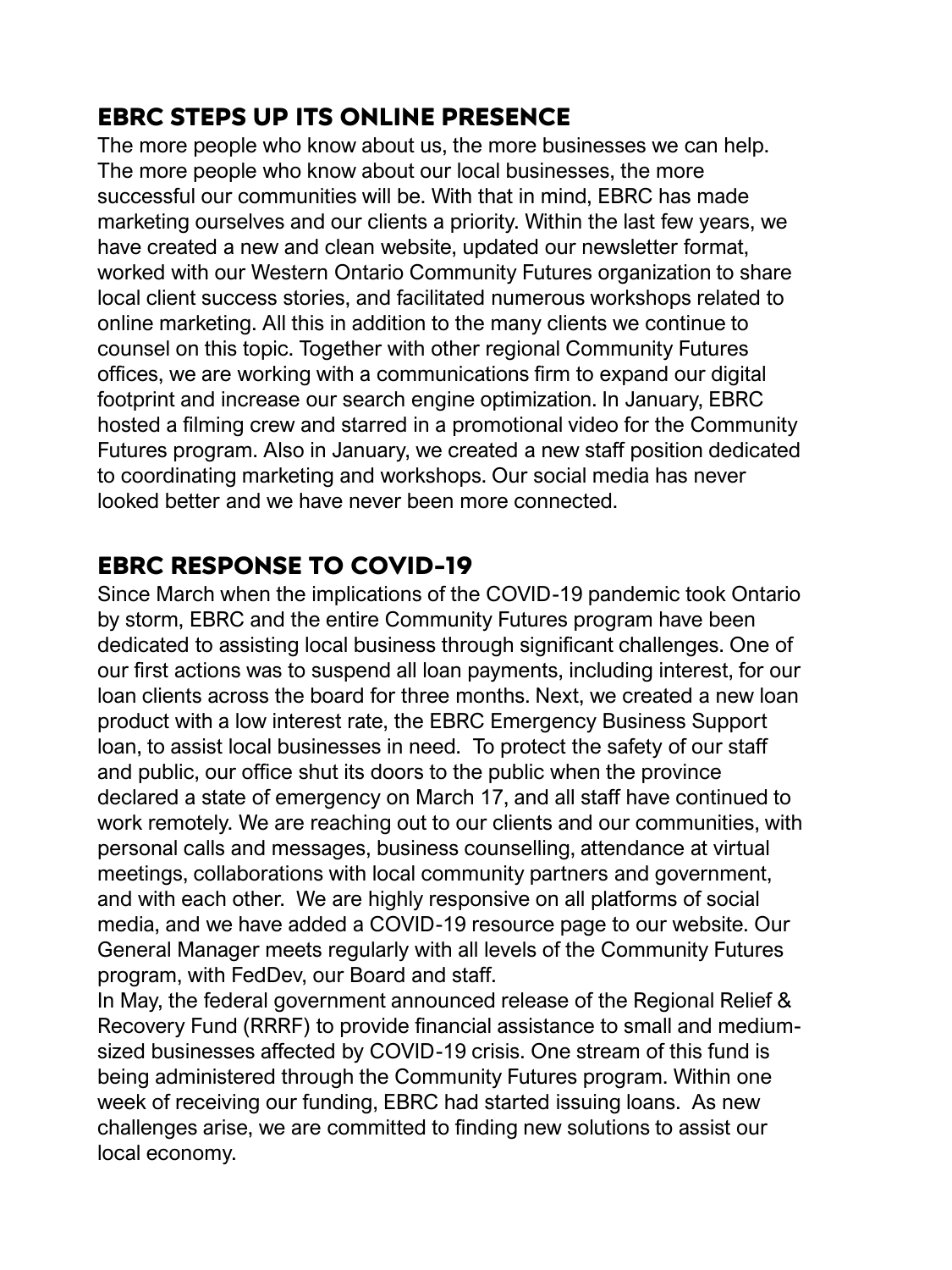#### **EBRC STAFF NEWS**

- Congratulations to Loans Manager Glenn Thorel on celebrating 20 years with EBRC on April 19, 2019.
- On May 29, 2019 EBRC staff participated in the Big Bike ride for Heart and Stroke, helping to raise over \$32k in St. Thomas in just two days.
- On September 25, 2019, EBRC hosted a "Renewing Partnerships in Lending" luncheon with a presentation and networking for about a dozen local financiers. Maintaining connection with the local banking and real estate community ensures we all understand how we can work together to best serve our local entrepreneurs.
- Jeff Sheridan's last day as business advisor with EBRC was November 15, 2019. While we do miss Jeff, Mark Masseo and Glenn Thorel continue to serve clients throughout the County.
- On January 13, 2020 Rebecca Clarke joined the EBRC team as our Marketing / Workshop Facilitator. In addition to leading our social media, marketing and workshop delivery, Rebecca will be triaging clients.
- Cindy Hertwig, Business Advisor and SET Coordinator, retired at the end of March, 2020. We look forward to celebrating Cindy's retirement with her when we are able to be together again.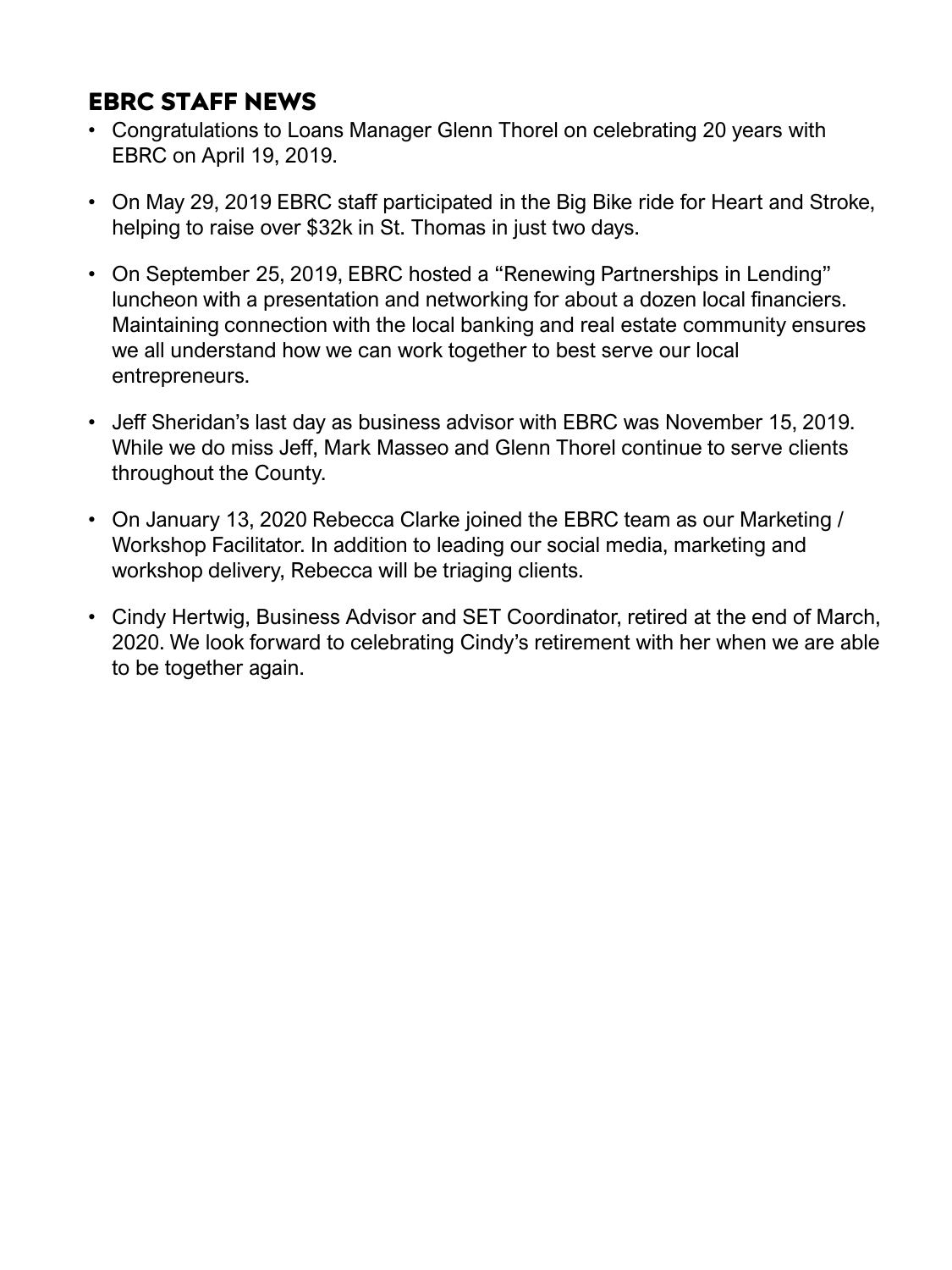### **2019/20 IMPACT ON LOCAL BUSINESS**

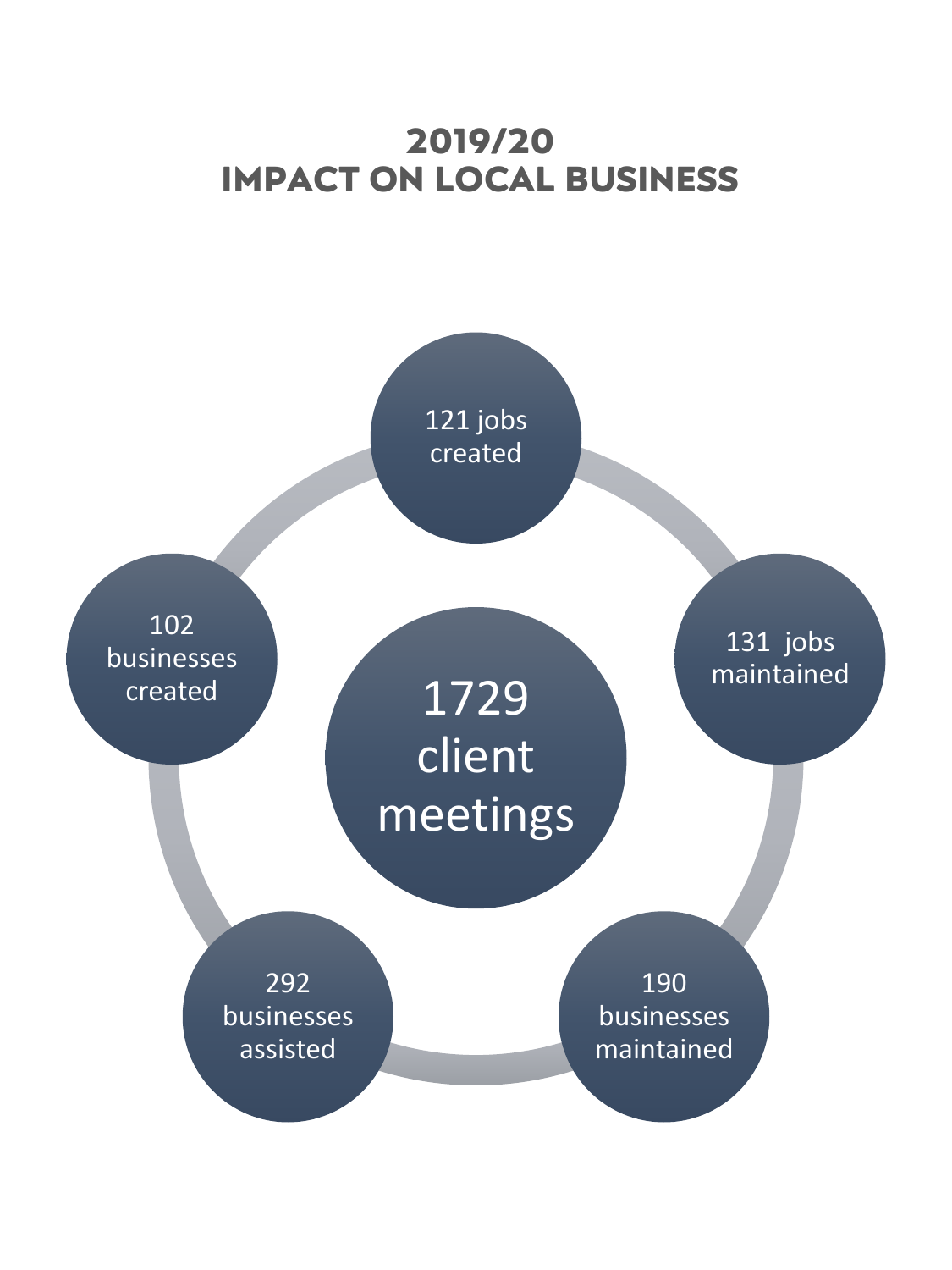### **2019/20 LOANS PORTFOLIO**



\$683,414 Annual Loans Total

\$1,160,088 Annual Leverages

\$3,257,929 Loan Portfolio Total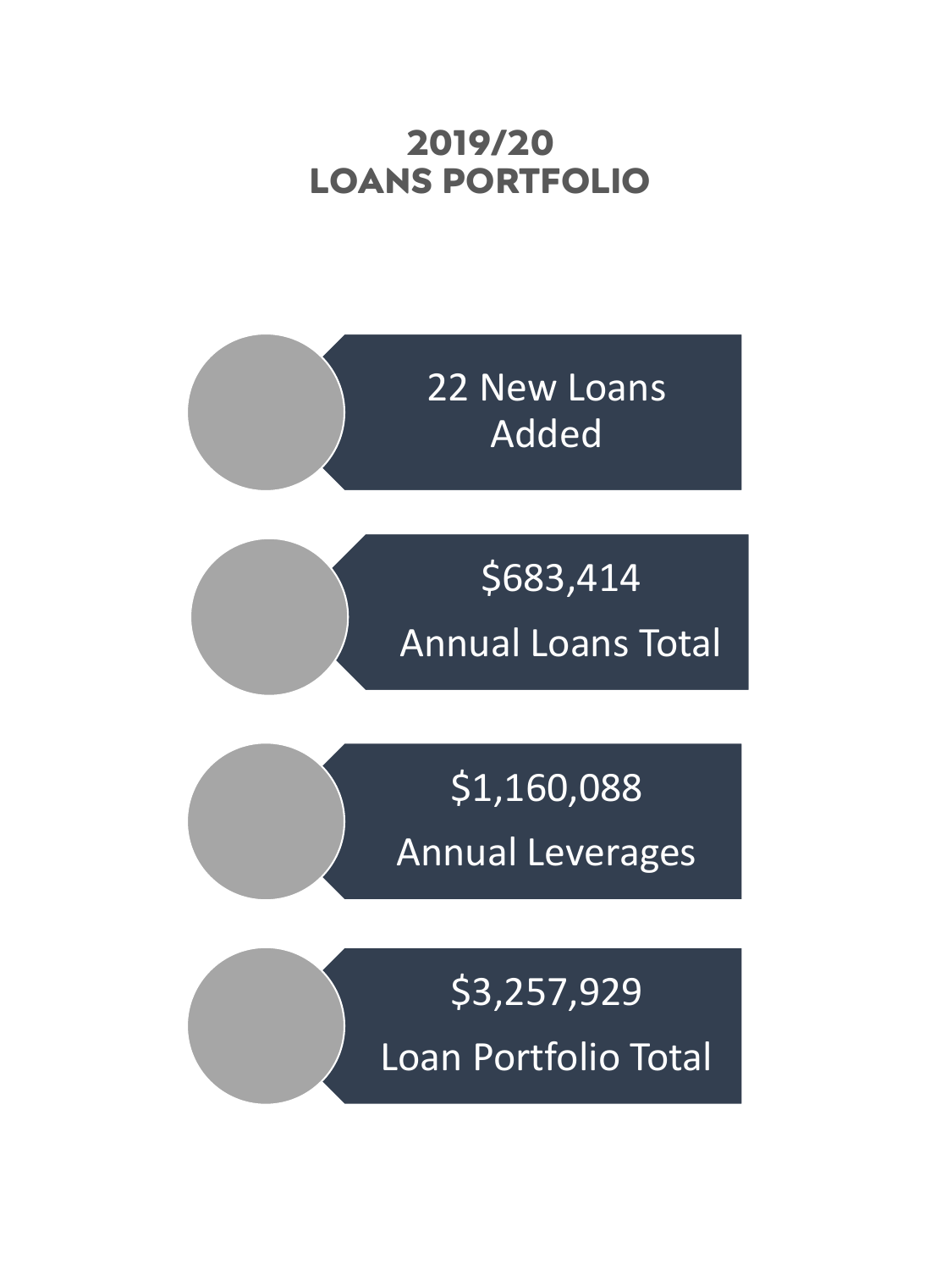## **LOANS BY SECTOR**

| Accommodation         | Agriculture, Forestry,                 | Arts, Entertainment & |
|-----------------------|----------------------------------------|-----------------------|
| & Food Service        | Fishing & Hunting                      | Recreation            |
| (7)                   | (8)                                    | (3)                   |
| Construction          | <b>Educational Services</b>            | Manufacturing         |
| (5)                   | (1)                                    | (12)                  |
| <b>Other Services</b> | Professional &                         | <b>Retail Trade</b>   |
| (4)                   | <b>Technical Services (4)</b>          | (7)                   |
|                       | Transportation &<br>Warehousing<br>(4) | Wholesale Trade (2)   |